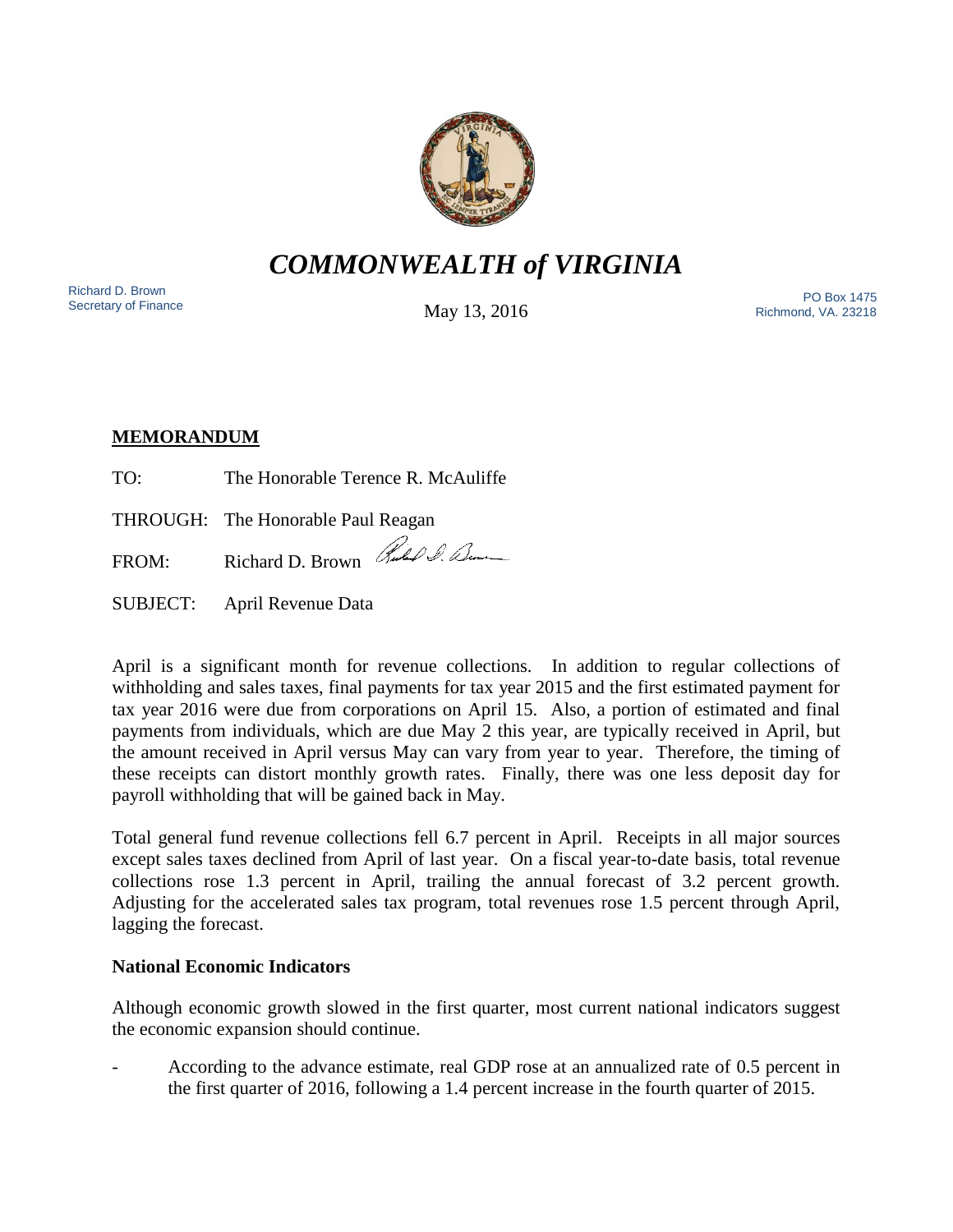- Payroll employment rose by 160,000 jobs in April, below expectations. In a separate report, the unemployment rate was unchanged at 5.0 percent in April.
- Initial claims for unemployment increased by 17,000 to 274,000 during the week ending April 30. The four-week moving average increased by 2,000 to 258,000. The level of claims is consistent with an improving labor market.
- The Conference Board's index of leading indicators rose 0.2 percent in March, after falling for three consecutive months. Six of the ten components increased in March.
- The Conference Board's index of consumer confidence fell from 96.1 to 94.2 in April. A sharp drop in the expectations component offset a modest increase in the present conditions component.
- Activity in the manufacturing sector remains sluggish. The Institute of Supply Management index fell from 51.8 to 50.8 in April, barely above the expansionary threshold of 50.0.
- The CPI rose 0.1 percent in March and stands 0.9 percent above March 2015. Core inflation (excluding food and energy prices) also increased 0.1 percent in March and is 2.2 percent above a year ago.
- At its April meeting, the Federal Reserve announced that it is maintaining the federal funds target rate at the range of 0.25 to 0.5 percent.

## **Virginia Economy**

In Virginia, payroll employment rose 2.9 percent in March from March of last year. Northern Virginia posted growth of 3.1 percent; Hampton Roads grew 1.4 percent; and Richmond-Petersburg rose 4.5 percent. The seasonally adjusted unemployment rate fell 0.1 percentage point to 4.0 percent in March, the lowest rate since June 2008.

The Virginia Leading Index rose 0.5 percent in March after declining 0.4 percent in February. Future employment, auto registrations, the U.S. leading index, and initial claims for unemployment all improved in March. On a regional basis, the indexes for Bristol, Blacksburg, Harrisonburg, and Staunton decreased in March while the indexes for the remaining seven MSAs increased.

### **April Revenue Collections**

Total general fund revenue collections fell 6.7 percent in April. Receipts in all major sources except sales taxes declined from April of last year. On a fiscal year-to-date basis, total revenue collections rose 1.3 percent in April, trailing the annual forecast of 3.2 percent growth. Adjusting for the accelerated sales tax program, total revenues rose 1.5 percent through April, lagging the forecast.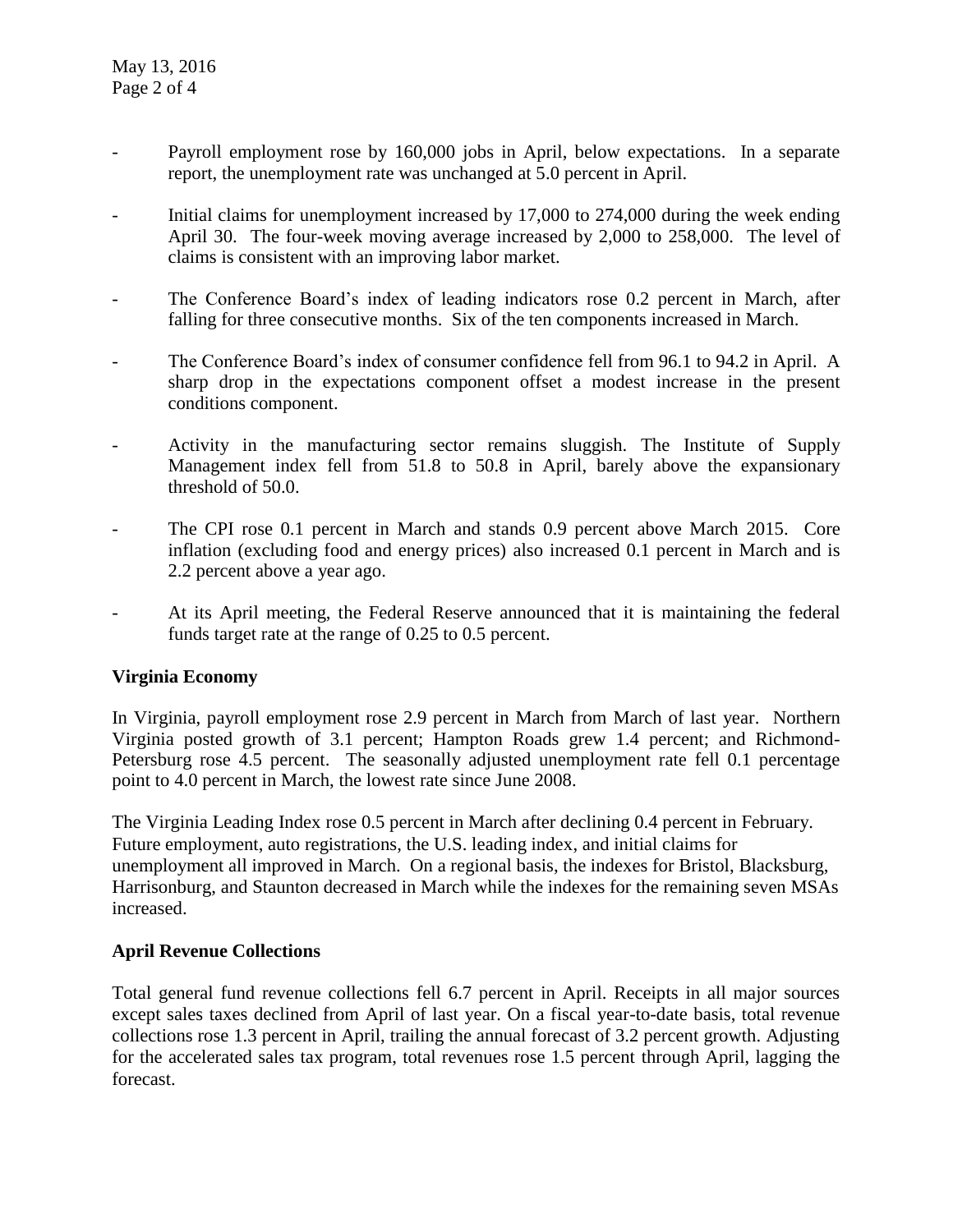*Net Individual Income Tax (70% of general fund revenues)*: Through April, collections of net individual income taxes increased 1.6 percent from the same period last year, below the annual estimate of 4.0 percent growth. Performance in each component of individual income tax is as follows:

*Individual Income Tax Withholding (63% of general fund revenues)*: With one less deposit day compared with April of last year, collections of payroll withholding taxes fell 3.5 percent for the month. Year-to-date, withholding collections are 2.6 percent ahead of the same period last year, trailing the estimate of 4.1 percent growth.

*Individual Income Tax Nonwithholding (17% of general fund revenues)*: April is a significant month for collections in this source. Final payments for tax year 2015 and the first estimated payment for tax year 2016 are both due the beginning of May.

A total of \$763.2 million in nonwithholding was collected in April compared with \$838.3 million in April of last year – a decline of 9.0 percent. To date, about 71 percent of the nonwithholding forecast has been collected, and year-to-date collections are 0.4 percent ahead of the same period last year, trailing the annual estimate of 1.9 percent growth.

Typically, a portion of final payments due May 2, 2016, for calendar year 2015 are received in April; however, the amount varies from year to year. Estimated and final payments will continue to be processed in May. Therefore, April and May collections must be analyzed together to accurately assess growth in this source. The final estimated payment for the fiscal year (second calendar year payment for 2016) is due June 15.

*Individual Income Tax Refunds*: The Department of Taxation issued \$499.0 million in refunds in April compared with \$473.4 million last year, a 5.4 percent increase. Since the filing season began on January 1, TAX has issued about 80,000 more refunds than the same period last year. The average refund size is up 1.0 percent. Year-to-date, refunds have risen 5.7 percent, ahead of the annual estimate of 1.2 percent growth.

*Sales Tax (18% of general fund revenues)*: Collections of sales and use taxes, reflecting March sales, rose 4.2 percent in April. On a year-to-date basis, collections have risen 1.9 percent, trailing the annual estimate of 4.1 percent growth. Adjusting for the accelerated sales tax program, sales tax collections have grown by 2.8 percent year-to-date, trailing the forecast.

*Corporate Income Tax (4% of general fund revenues)*: In April, corporations made their first estimated payment for tax year 2016, and made either a final or extension payment for tax year 2015. Collections of corporate income taxes were \$133.5 million in April, compared with receipts of \$145.5 million in April of last year, an 8.2 percent decrease.

Year-to-date collections have fallen 10.6 percent from the same period last year, compared with the annual estimate of a 13.1 percent decline.

*Wills, Suits, Deeds, Contracts (2% of general fund revenues)*: Collections of wills, suits, deeds, and contracts – mainly recordation taxes – were \$30.3 million in April, compared with \$31.1